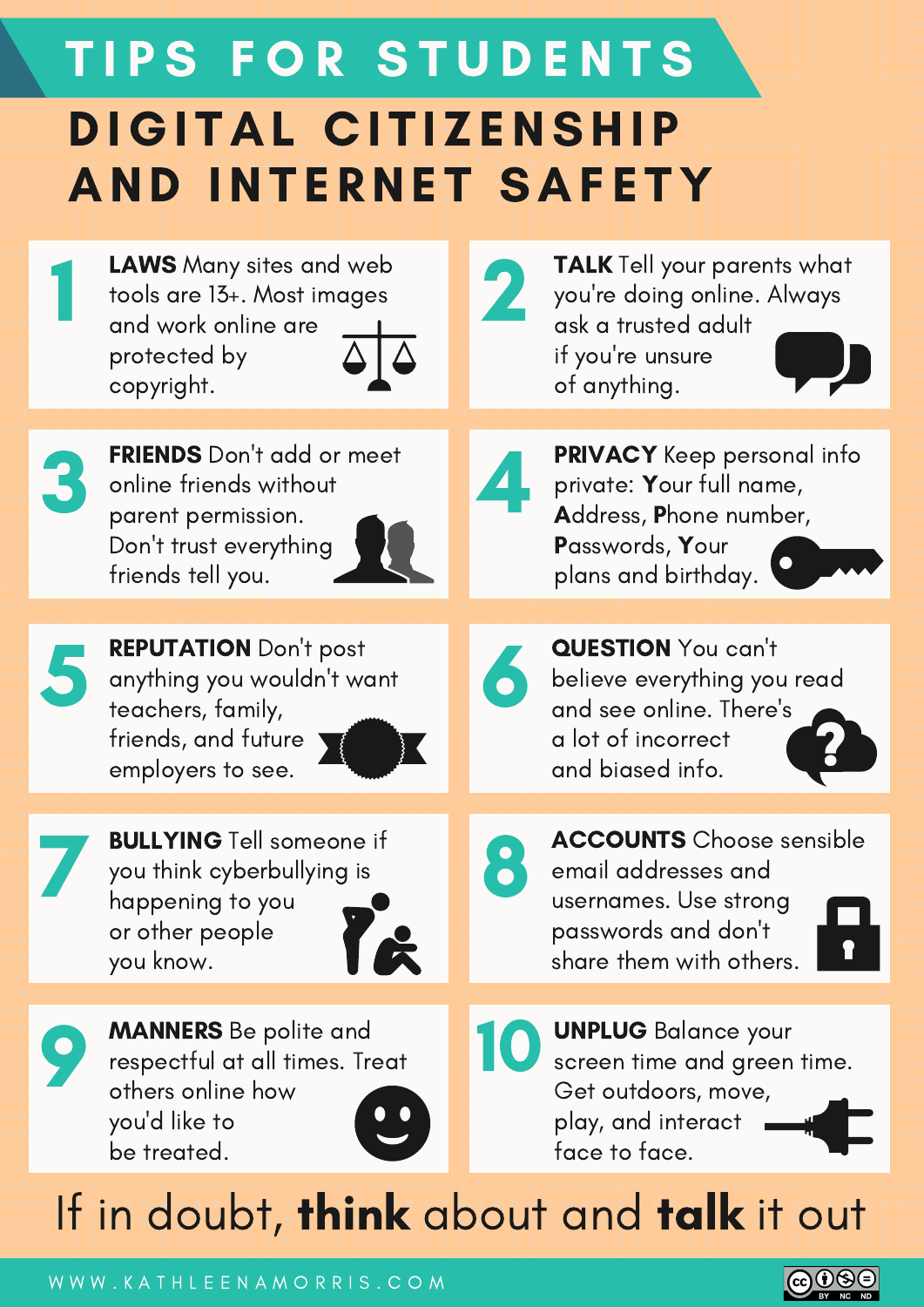#### BE AWARE OF LAWS

Many sites and web tools have age restrictions (often 13+).

Most images and work that' s online is protected by copyright and can 't be reused.



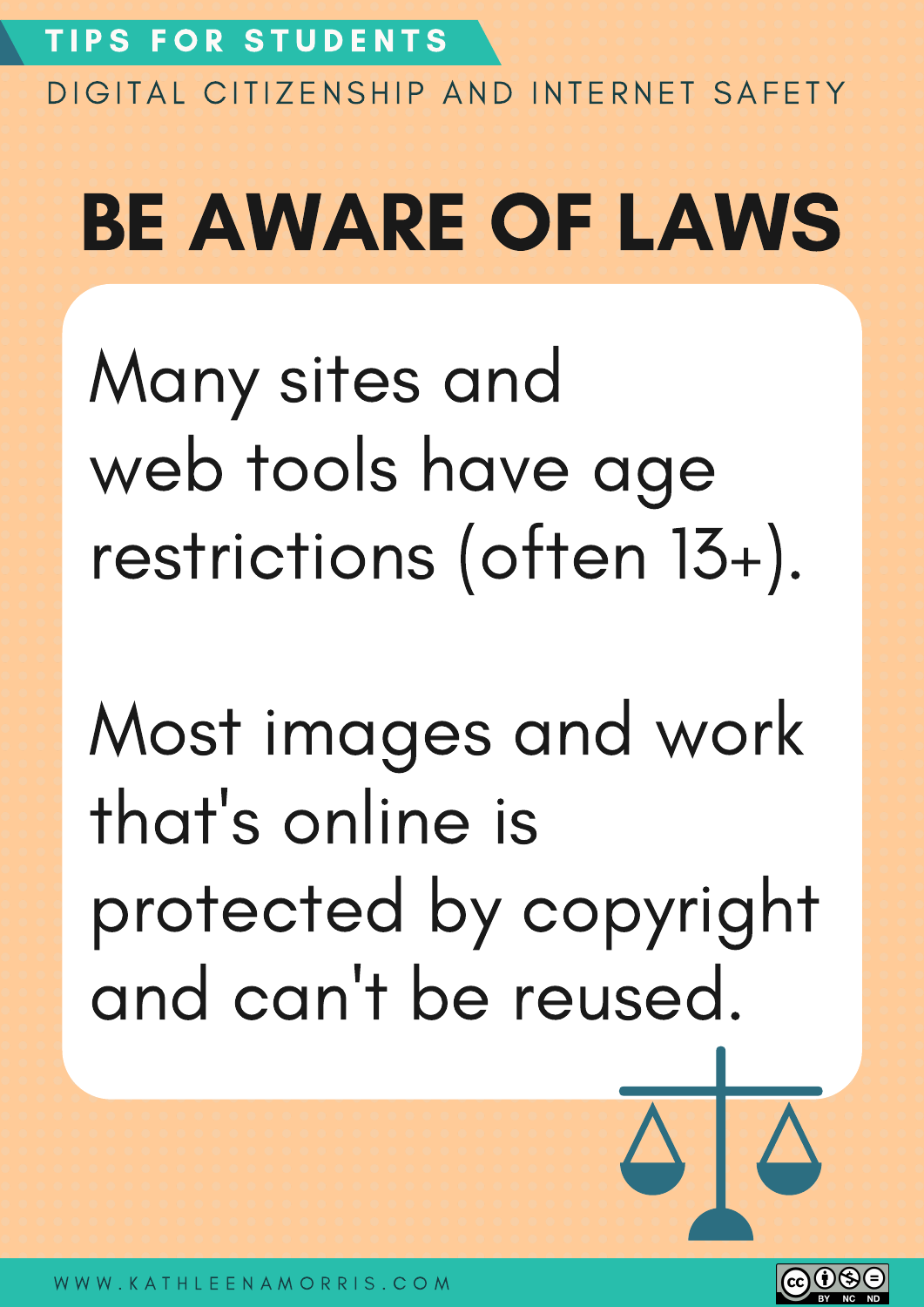## TALK TO ADULTS

Tell your parents or caregivers what you 're doing online.

Immediately leave any site that makes you feel uncomfortable and talk to a trusted adult.

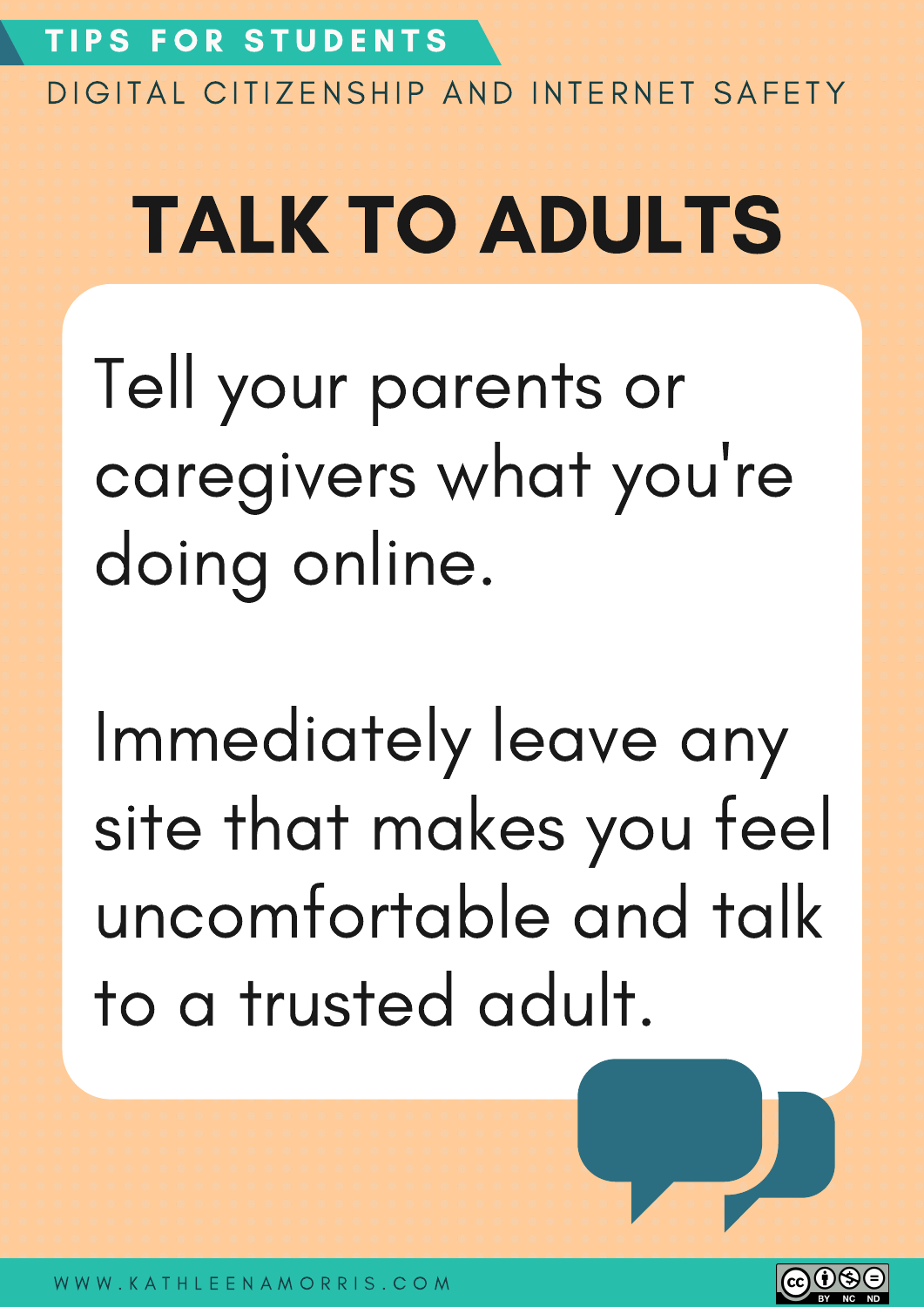#### ONLINE FRIENDS

Don 't add, meet, or send pictures or information to online friends without parent permission.

Don 't trust everything friends tell you. Anyone can be anyone on the web.

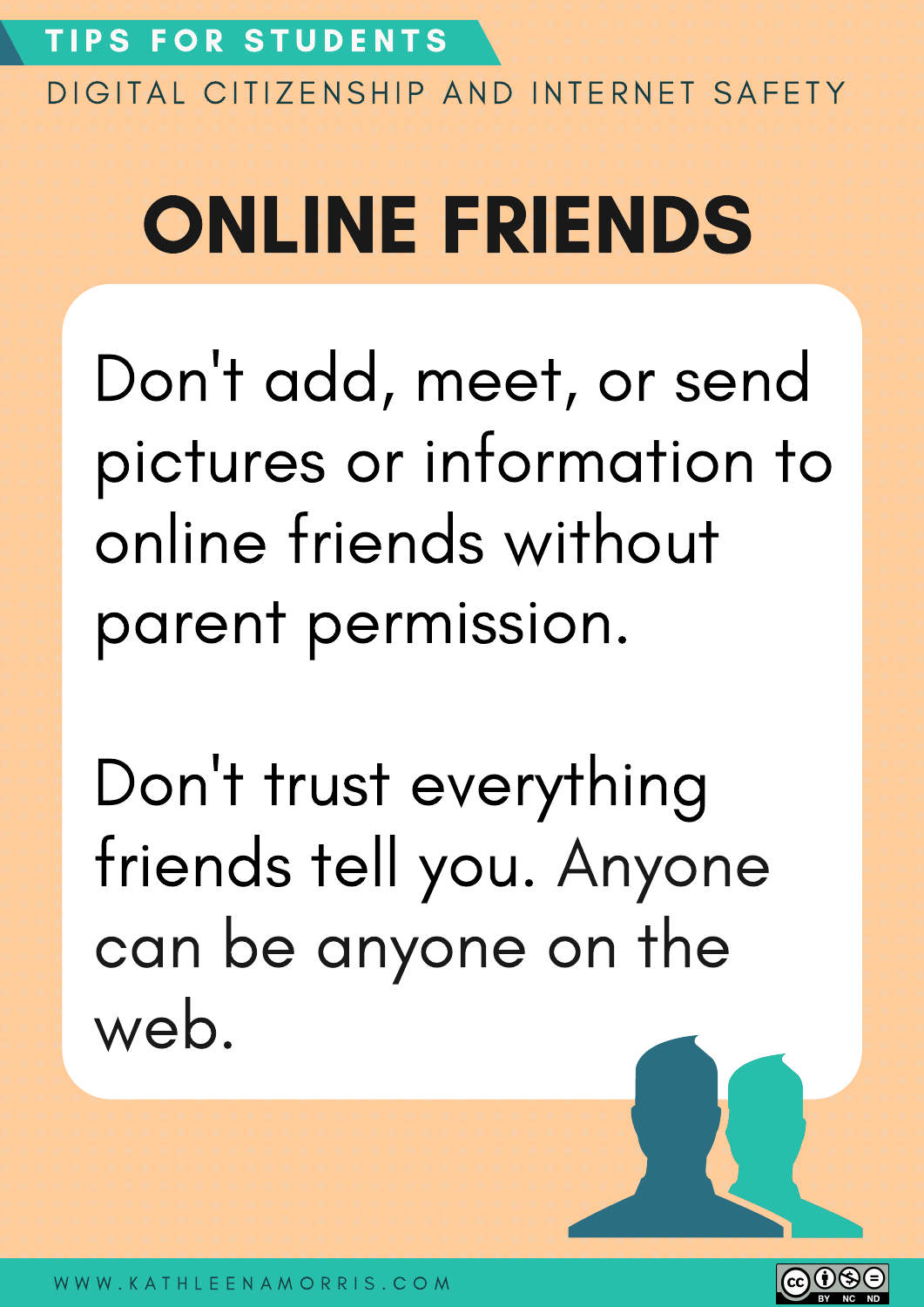#### TIPS FOR STUDENTS

DIGITAL CITIZENSHIP AND INTERNET SAFETY

#### PRIVACY

YAPPY is the personal information you should keep private online: Your full name Address (home/school/email) Phone number **P**asswords Your plans and birthday

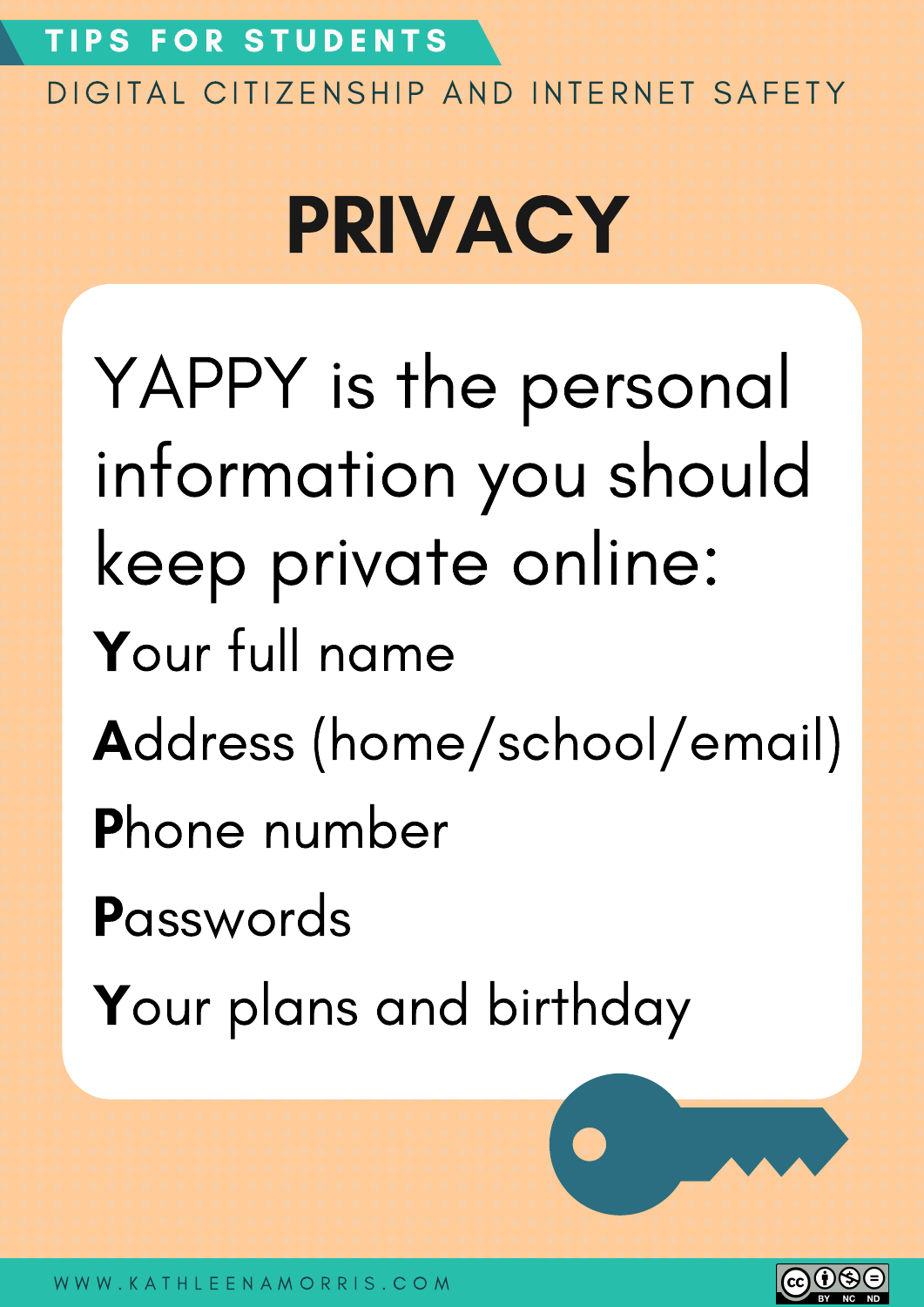#### YOUR REPUTATION

Don 't post anything online you wouldn 't want teachers, family, friends, and future employers to see.

Once on the web, things can exist forever.

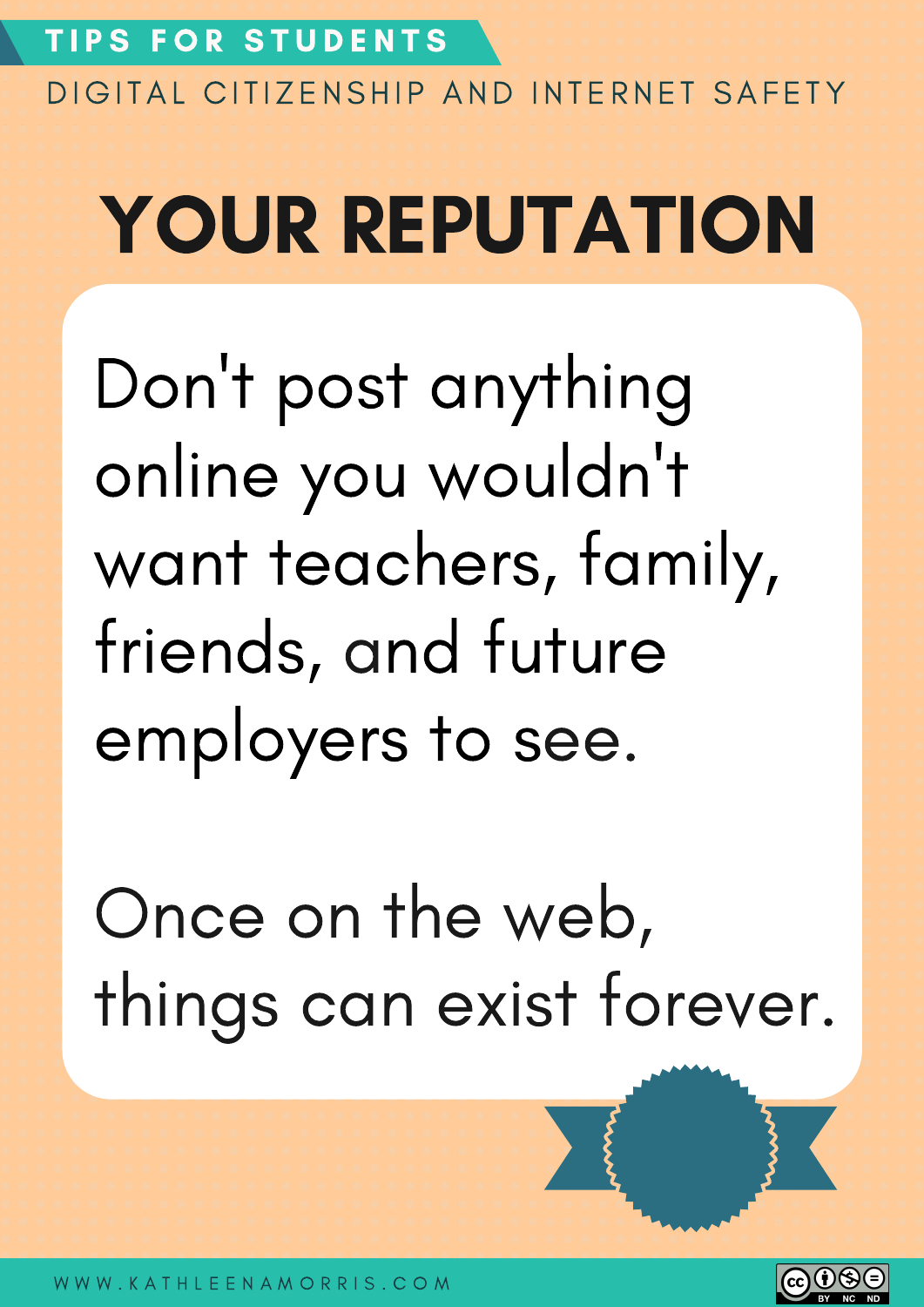# ALWAYS QUESTION

You can 't believe everything you read and see on the internet.

Anyone can publish online and there 's a lot of incorrect and biased information.

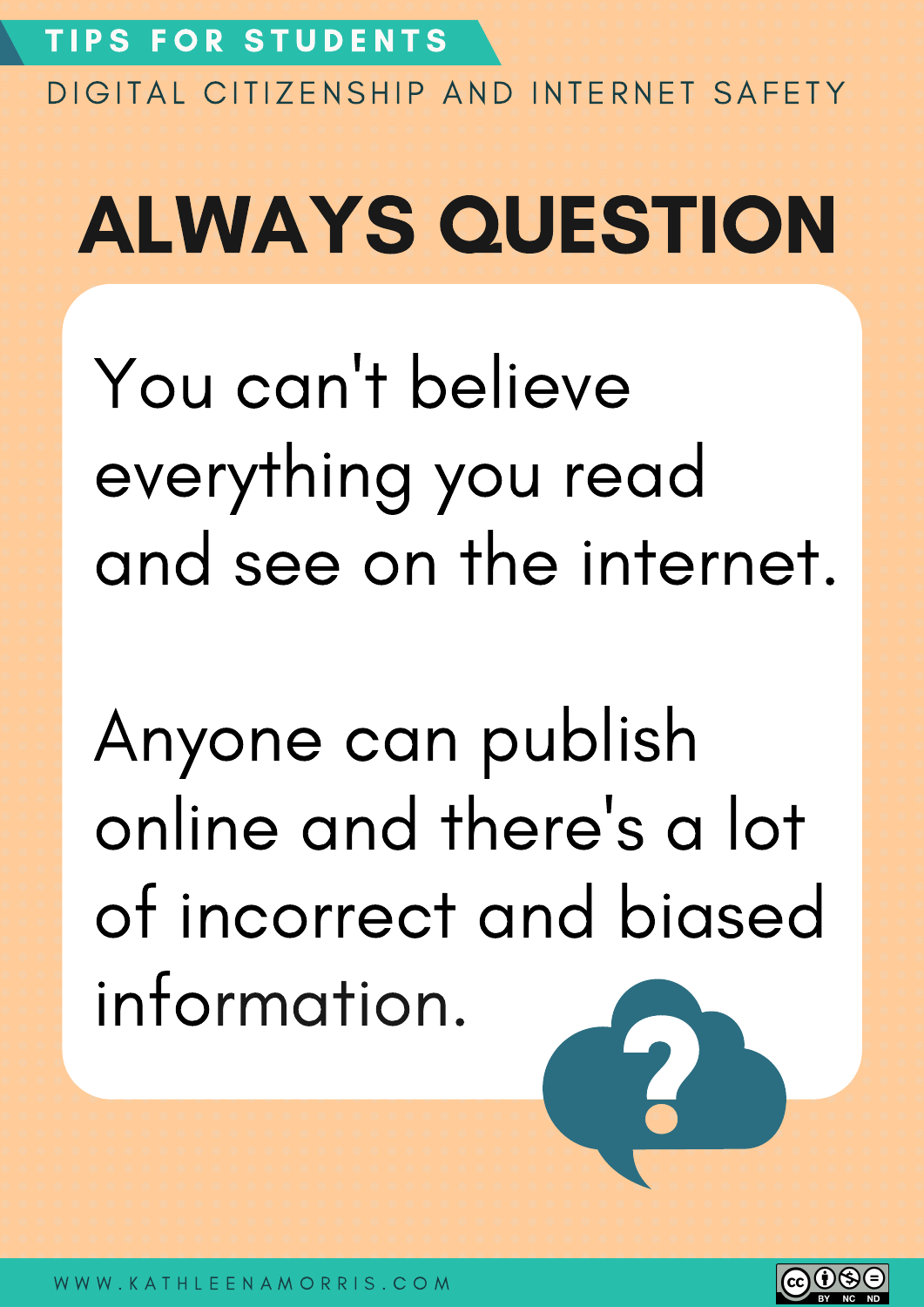#### REPORT BULLYING

Cyberbullying is using technology to hurt, upset, or bully someone.

Tell an adult if you think cyberbullying is happening to you or someone you know.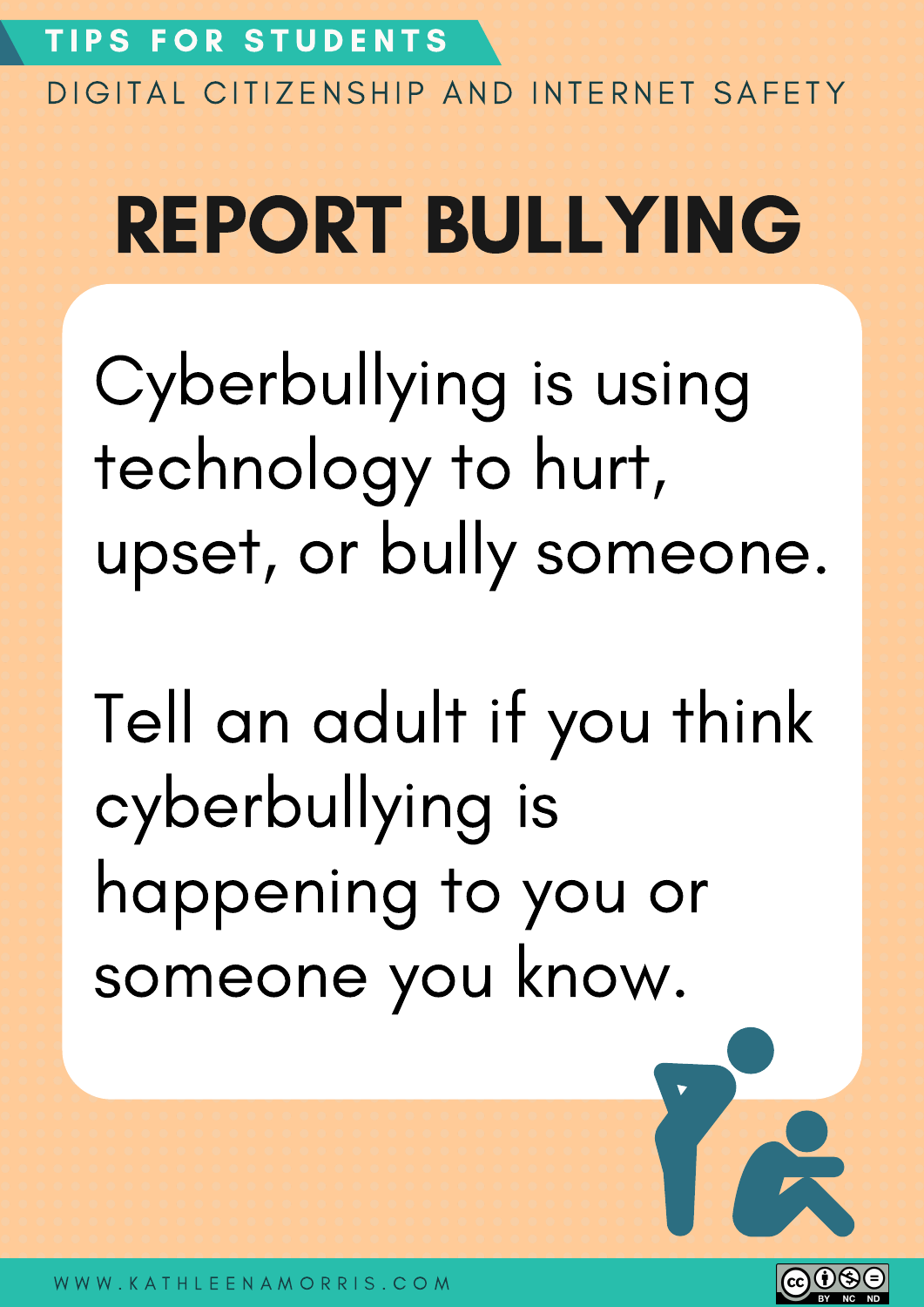# ONLINE ACCOUNTS

Choose usernames and email addresses that are sensible and don 't give away personal details.

Use a different strong password for every account. Never share them with others.

 $(cc)(i)$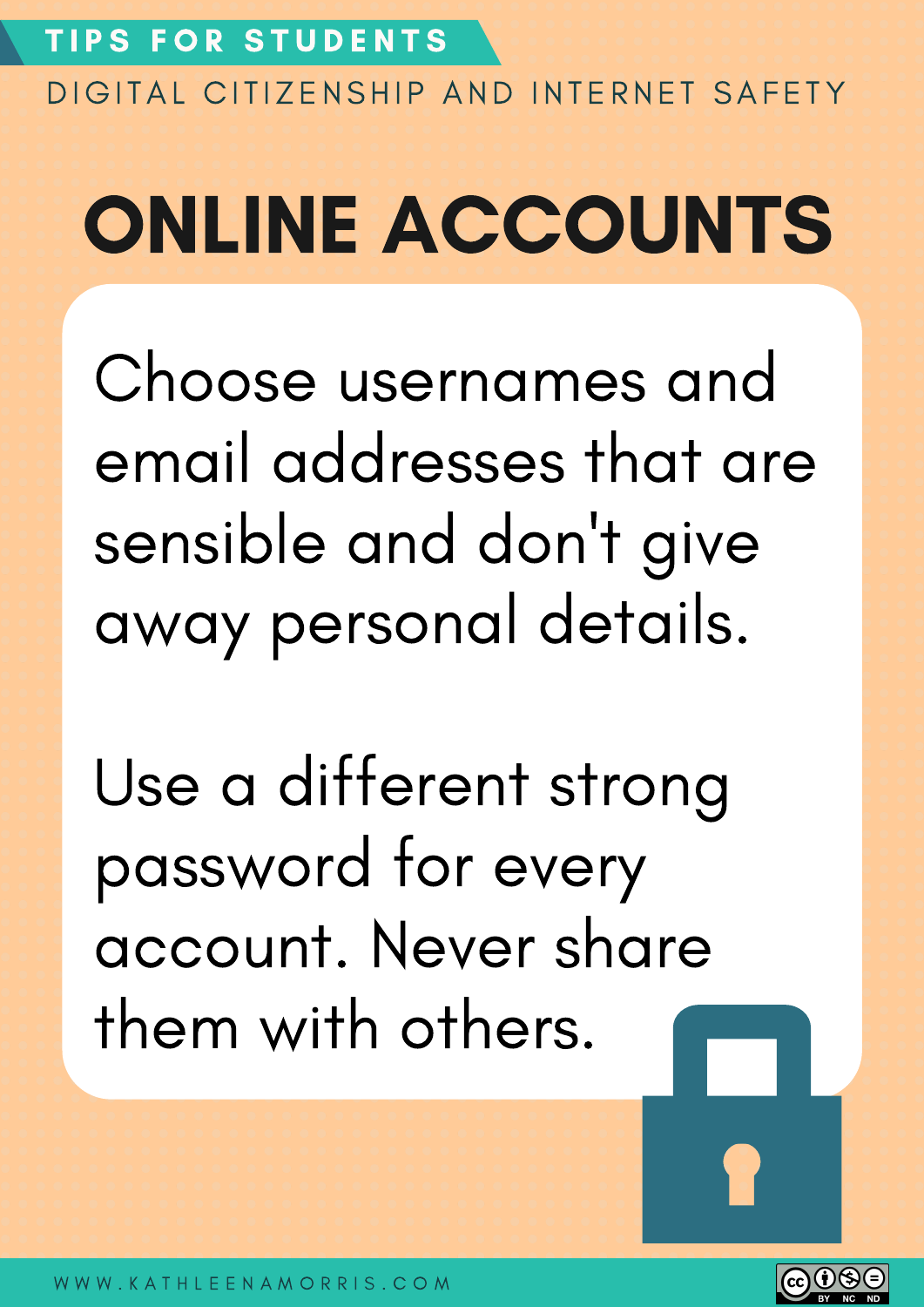# USE YOUR MANNERS

Be polite and respectful online just as you would be offline.

Treat others how you like to be treated.